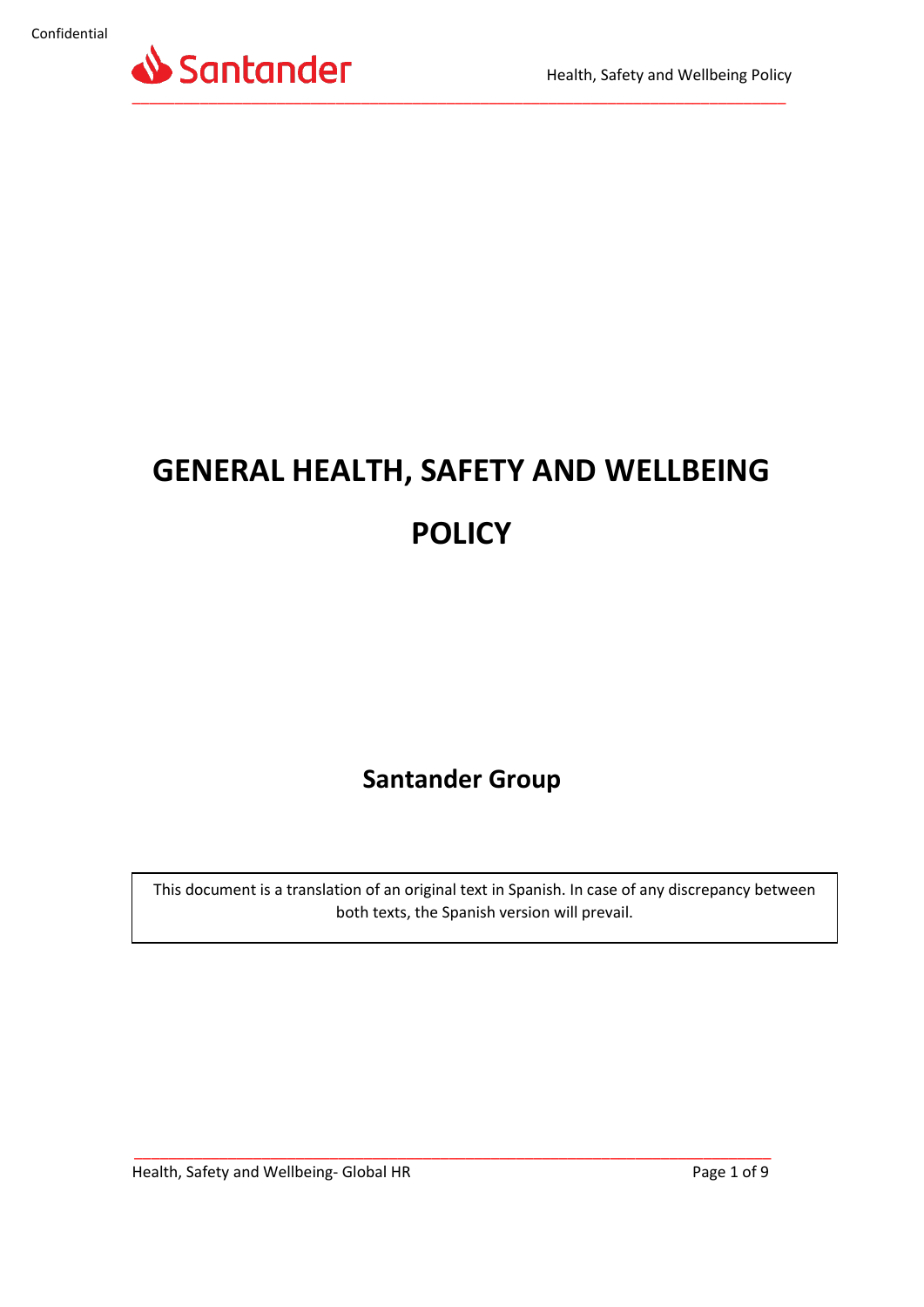

#### **CONTENTS**

| 1              | <b>Introduction</b>                                             | 3 |
|----------------|-----------------------------------------------------------------|---|
| $\overline{2}$ | <b>Definitions and Scope</b>                                    | з |
| 3              | Scope of application and transposition by subsidiaries          | з |
| 4              | Criteria                                                        | 5 |
| 5              | Ownership, interpretation, date of validity and periodic review | 8 |
| 6              | <b>Control of the document</b>                                  | 8 |
| 7              | <b>ANNEX I: Main principles and standards</b>                   | 9 |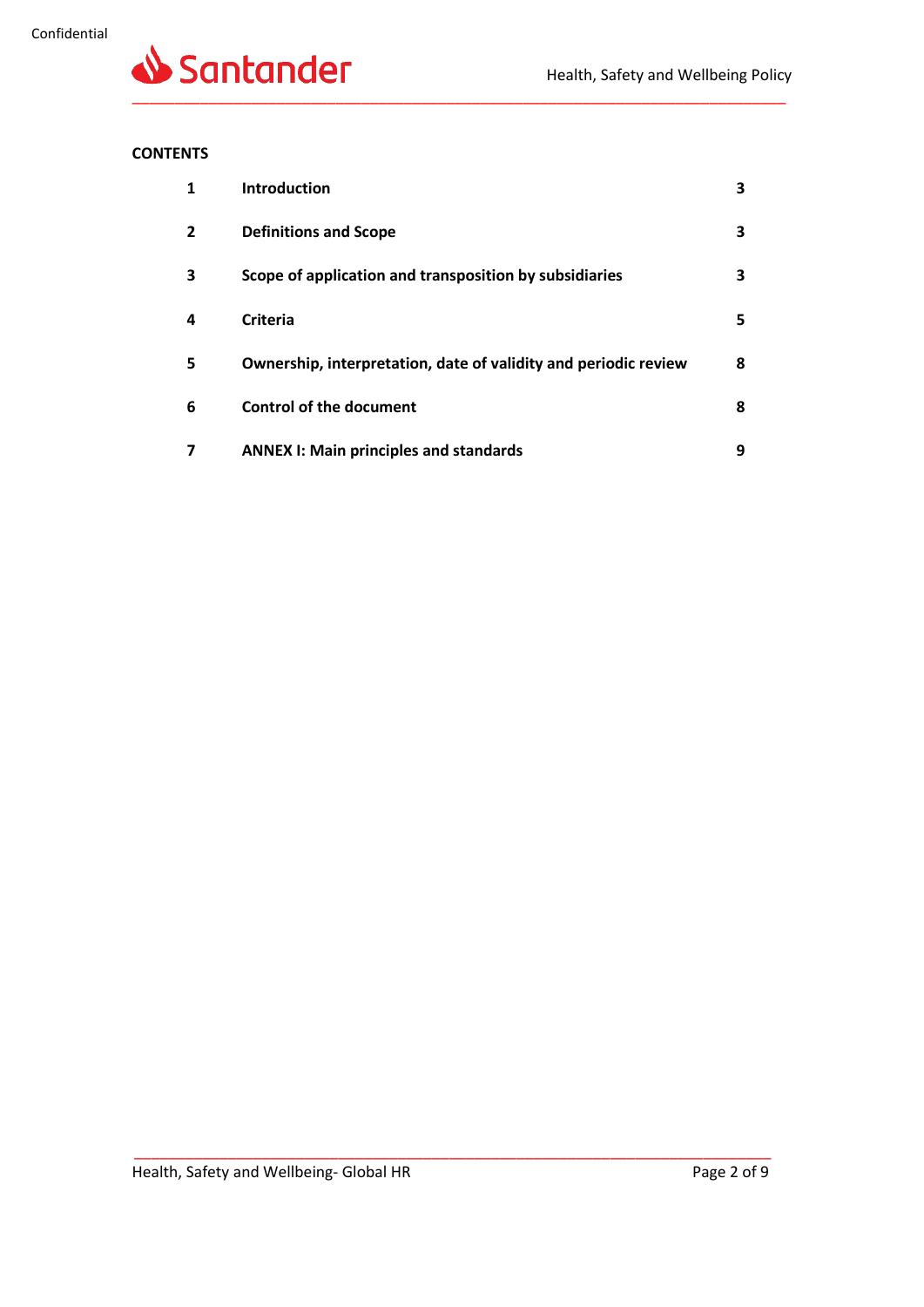#### **1 INTRODUCTION**

This policy defines the general principles of Santander regarding Health, Safety and Wellbeing, based on recognized best practices according to relevant international guidelines and initiatives on the subject (see Annex I), oriented towards ensuring the highest health, safety and wellbeing of its employees, promoting healthier lifestyles and creating long-term value for its employee base and for society.

This policy develops the provisions of the Corporate Human Resources Framework and the Corporate Responsible Banking Framework, and is complemented by other Group's policies, including the Human Rights policy, the Corporate Culture Policy, the General Sustainability Policy, all publicly available.

#### **2 DEFINITIONS AND SCOPE**

The following definitions must be taken into account when applying this policy:

**Healthy workplace:** According to the World Health Organization, a healthy workplace is where the management team and the employees cooperate in developing continuous improvement processes to protect and promote Health, Safety and Wellbeing.

**Health:** a person's mental or physical condition. In a positive sense, health is a state of complete physical, mental and social well-being and not merely the absence of disease or infirmity.

**Occupational health:** an area of public health aimed at promoting and maintaining the highest degree of physical, mental and social well-being of workers in all occupations.

**Occupational safety:** an area of public health aimed at the anticipation, recognition, evaluation and control of hazards arising in or from the workplace that could impair the health and well-being of workers.

\_\_\_\_\_\_\_\_\_\_\_\_\_\_\_\_\_\_\_\_\_\_\_\_\_\_\_\_\_\_\_\_\_\_\_\_\_\_\_\_\_\_\_\_\_\_\_\_\_\_\_\_\_\_\_\_\_\_\_\_\_\_\_\_\_\_\_\_\_\_\_\_\_\_\_

**Wellbeing:** the state of being comfortable, healthy, and**/**or happy.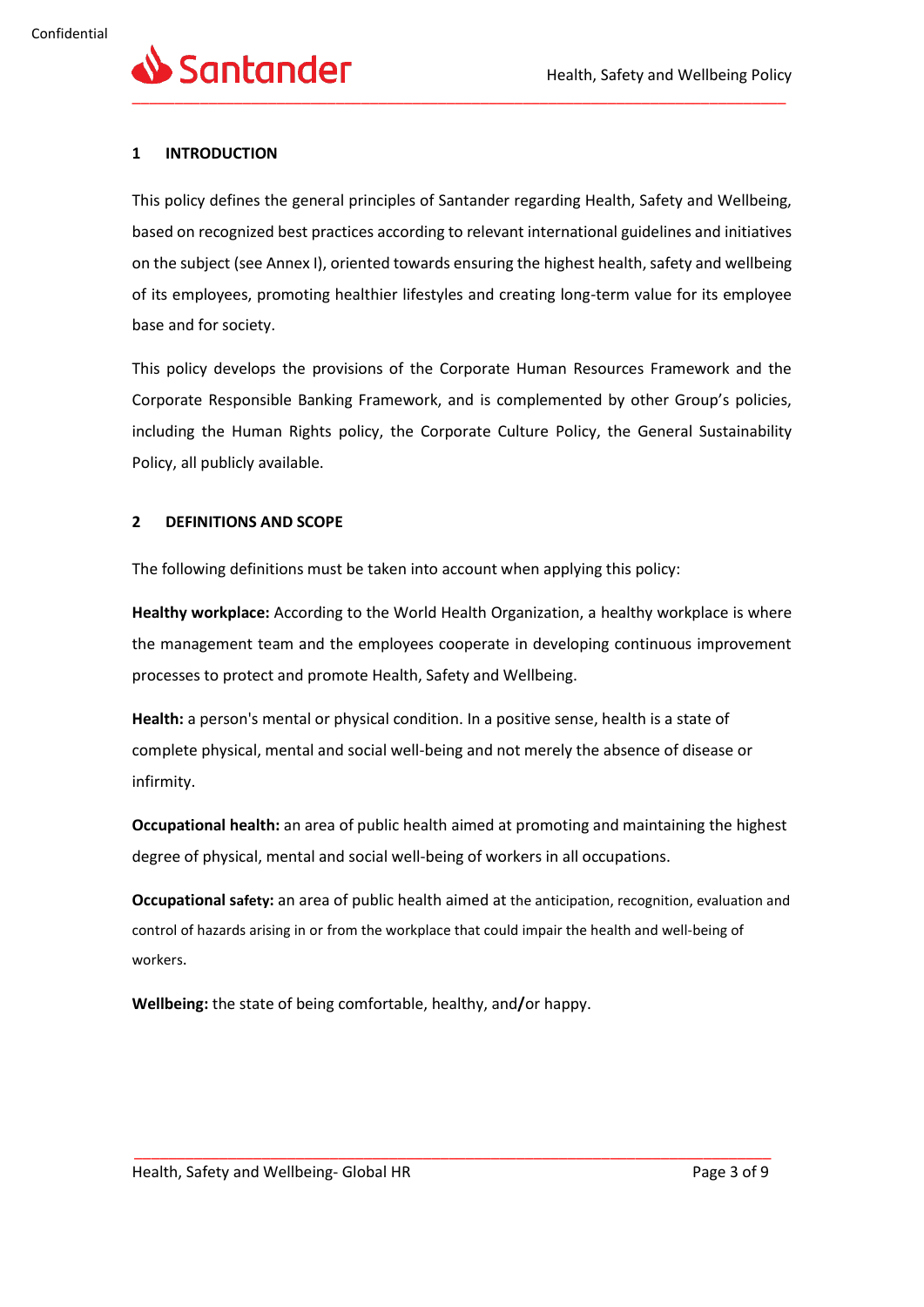

#### **3 SCOPE OF APPLICATION AND TRANSPOSITION BY SUBSIDIARIES**

This policy is prepared by Banco Santander, S.A., in its condition of parent company of Santander Group, resulting directly applicable to the Corporate Center, and is provided to the entities comprising the Group as a reference document, establishing the rules to be applied to the subject to which it refers.

Group entities are responsible for their own internal regulations, and for developing and approving in their respective governing bodies their own internal regulation that allows the application within its scope of the provisions contained in the Group regulation, with the absolutely essential adjustments, if any, to make them compatible and meet regulatory requirements or the expectations of their supervisors. Such approval must contain the prior validation of the Corporation.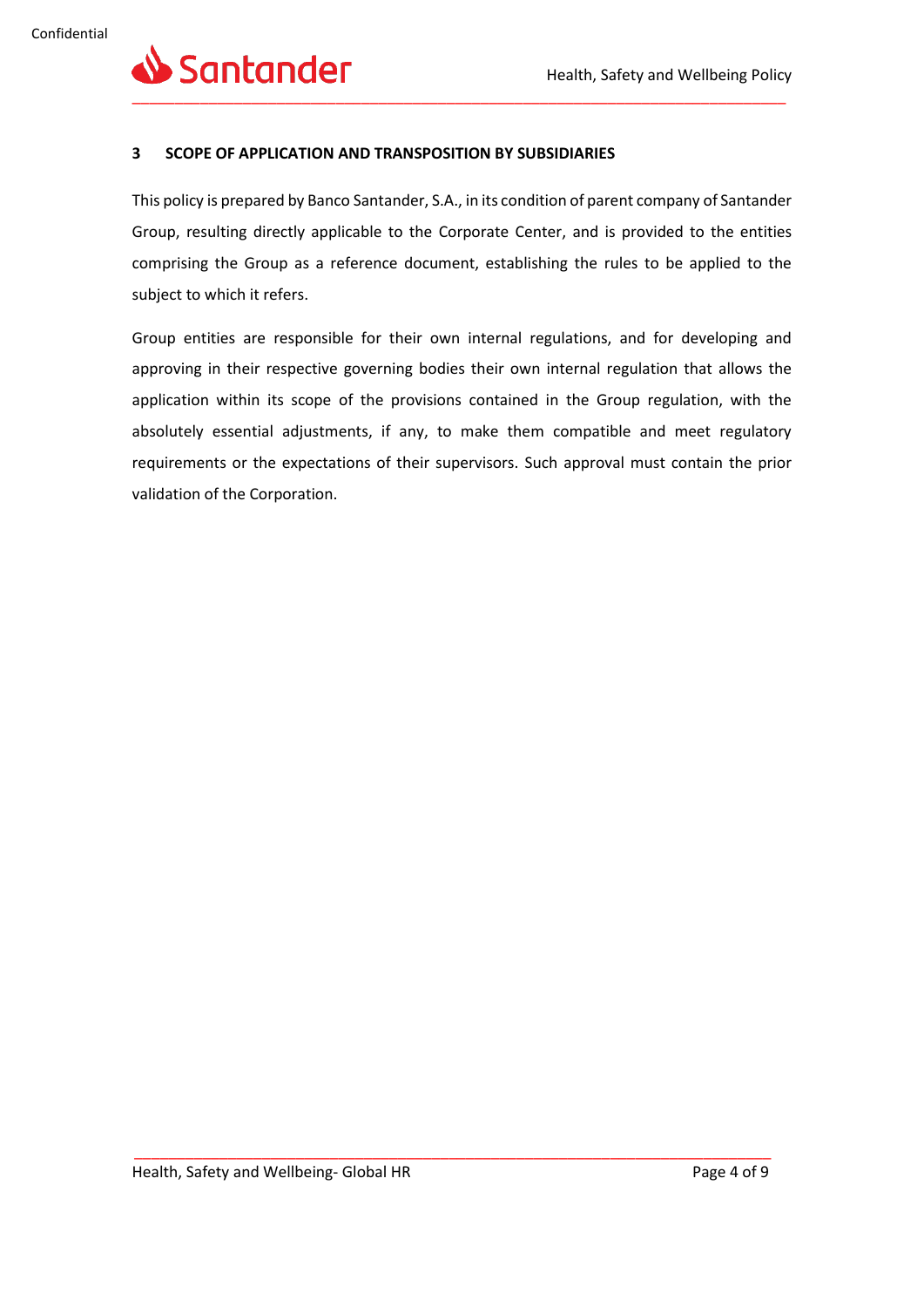

#### **4 CRITERIA**

The principle and criteria established in this policy aim to provide a healthy and safe working environment for all employees, contractors, customers and visitors to our premises.

#### **4.1.General Criteria**

**Relevance of health, safety and wellbeing across Santander Group-wide and full staff.** The Santander Group recognizes that the health, safety and wellbeing of our employees is key for them, for their families and to create a sustainable, competitive, and productive working environment.

Our people is our most valuable asset and looking after their health, safety and wellbeing is a positive business investment. This is also part of our commitment to becoming the best bank to work for.

It is also everyone's responsibility at Santander to help create such an environment, take ownership of their own safety and to report any deviations from internal regulations.

**Alignment with the strategy.** Health, Safety and Wellbeing must be integrated into the human resources and business strategies of every country and division, as well as globally.

**Implementation.** In order to facilitate the implementation of this policy the Health, Safety and Wellbeing Group function will draw up and share Global Guides developing in detail specific aspects of this document. Such Guides will include concrete operational recommendations aimed to support local teams in the implementation process.

**Sufficiency of Resources and accountabilit**y. Taking in account the principle of proportionality and compliance with national Health and Safety regulations, it is necessary to ensure that adequate functions are in place for an effective management and monitoring of Health, Safety and Wellbeing.

Subsidiaries will ensure full accountability for the management of Health, Safety and Wellbeing activities in the existing teams responsible for those within Human Resources, and may consider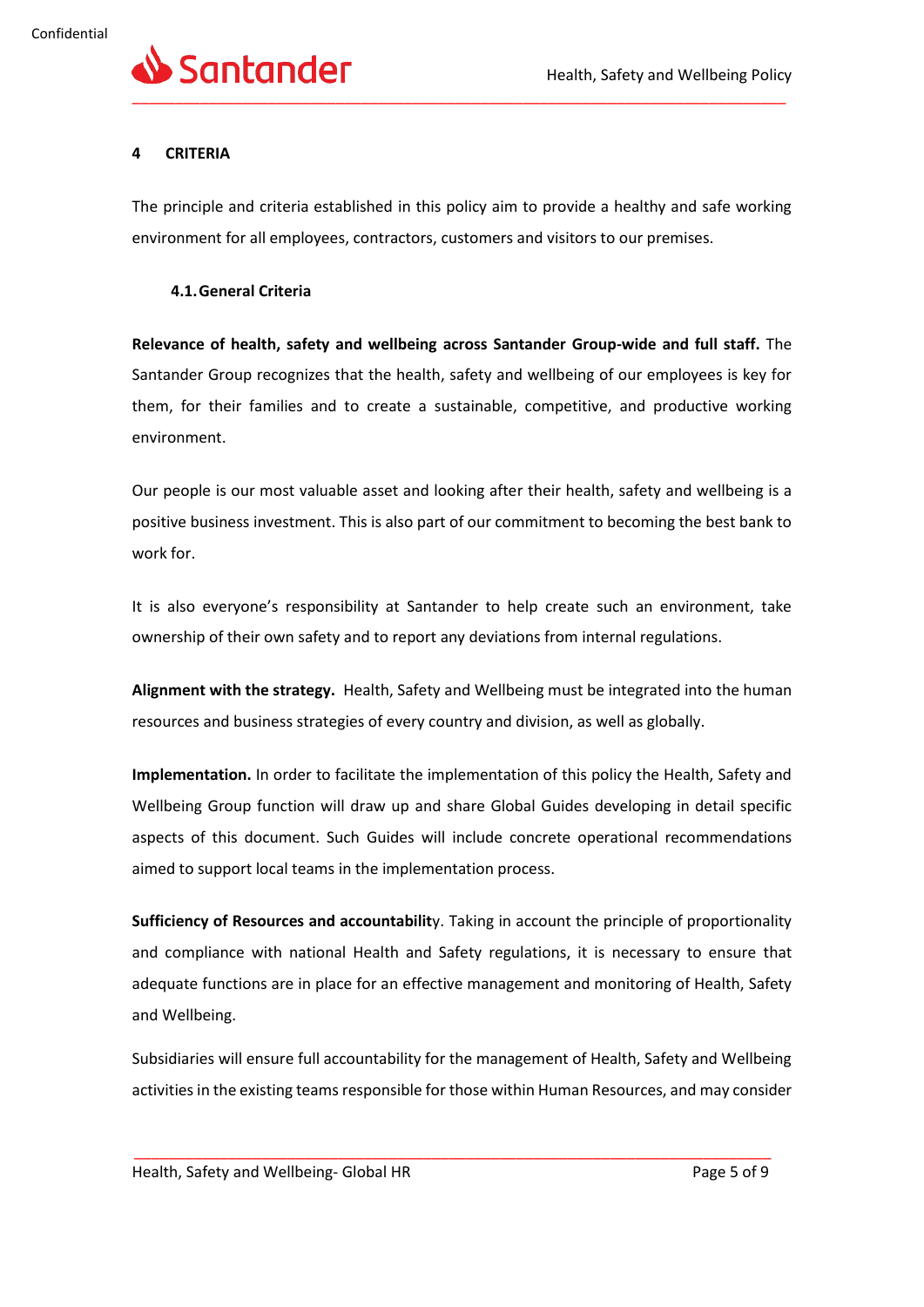

taking, if convenient, to allocate these responsibilities to a specialized function to facilitate coordination and effective interaction, both at local level and with the Group.

A routinely monitor and review our performance striving has to be established for continual improvement.

**Legality**: The activities described in this Policy should be carried out in strict compliance, with no exception, with the relevant legislation in each country where the Group operates, which should always prevail.

#### **4.2. Specific Criteria**.

In addition to the general criteria described above, the following guidelines must be taken into account when managing the specific areas of activity for Health, Safety and Wellbeing:

#### **4.2.1 Occupational Health and Safety**

- o **Safety management system**. An Occupational Health and Safety management system will be developed and maintained with the goal of keeping risks under control and devote adequate human and material resources for its deployment.
- o **Planning activities.** Entities included within the scope of application of this policy should manage health hazards, and should plan all Health and Safety activities to mitigate risks and reduce them to acceptable levels when their total elimination is not possible.
- o **Disclosure and training to the stakeholders.** All stakeholders (incl. external providers operating under Santander´s mandate) should have information, instruction and training adequate to their role, regarding health, safety and risk management.
- o **Risk Assessment.** Risk assessment reviews will be carried out covering the risks affecting our employees in a holistic way. This includes aspects such as psychological risks, health, safety, ergonomics and other risks beyond those incurred within our premises, such as those related to teleworking, flexible working and working from home.
- o **Emergencies.** Emergency and evacuation protocols in case of fire or other dangerous events will be designed, in order to protect the employees, visitors or contractors.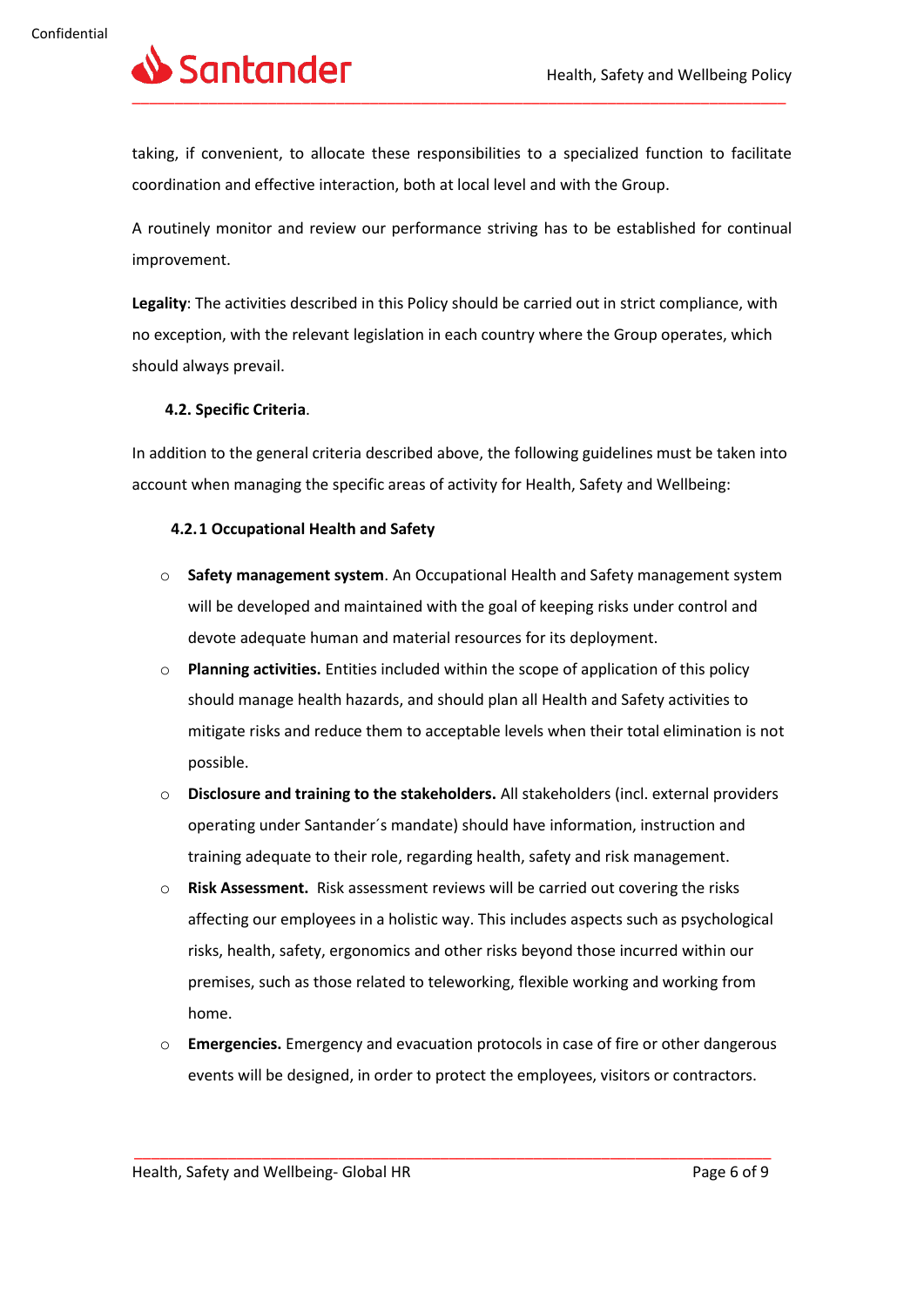## Santander \_\_\_\_\_\_\_\_\_\_\_\_\_\_\_\_\_\_\_\_\_\_\_\_\_\_\_\_\_\_\_\_\_\_\_\_\_\_\_\_\_\_\_\_\_\_\_\_\_\_\_\_\_\_\_\_\_\_\_\_\_\_\_\_\_\_\_\_\_\_\_\_\_\_\_\_\_

- o **Time-dependent health emergencies**. To the extent that is considered in local law, response procedures for time-dependent health emergencies (e.g. heart attack, choke, stroke) taking place within our premises will be established.
- o **Safety representatives**. Health and safety representatives will be nominated, appointed and trained in adequate number and according to local regulations, involving them in national Health and Safety Forums and periodic local Health and Safety Committee meetings (where available).
- o **Medical health surveillance.** Regular surveillance of the health status of Santander employees will be conducted, in agreement with local law and regulations. Collaboration with public health surveillance systems will be assured, in accordance to national health and GDPR regulations.
- o **Inspection.** Periodic inspections will be executed that ensure we provide safe premises, safe systems of work, and properly maintained equipment and facilities.
- o **Monitoring.** Root causes of accidents should be investigated at work and managed accordingly, in order to prevent recurrence.
- o **Absenteeism.** Trends in absenteeism will be analysed in order to promote measures aiming to reduce its impact on the employees and the organization.
- o **Employees with disabilities.** The work environment will be adapted through the provision of reasonable adjustments to employees with disabilities and special needs.
- o **Travel safety**. Information for employees travelling on duty to other locations regarding safety and personal security will be provided.

#### **4.2.2 Wellbeing**

- o **Awareness.** Campaigns and health programs for prevention of the most prevalent diseases (e.g. cardiovascular, stroke, hypertension, obesity, diabetes, pulmonary obstructive chronic disease, neurodegenerative diseases) will be organized.
- o **Health promotion.** Health and Wellbeing among the employees will be promoted through engaging activities that facilitate the change of behaviours and the adoption of healthy habits. This includes the promotion of adequate nutrition, physical activity, mental wellness, self-care, and health awareness.
- o **Special needs.** The health of new and expectant mothers, employees with disability and other special groups will be taken into account with specific measures.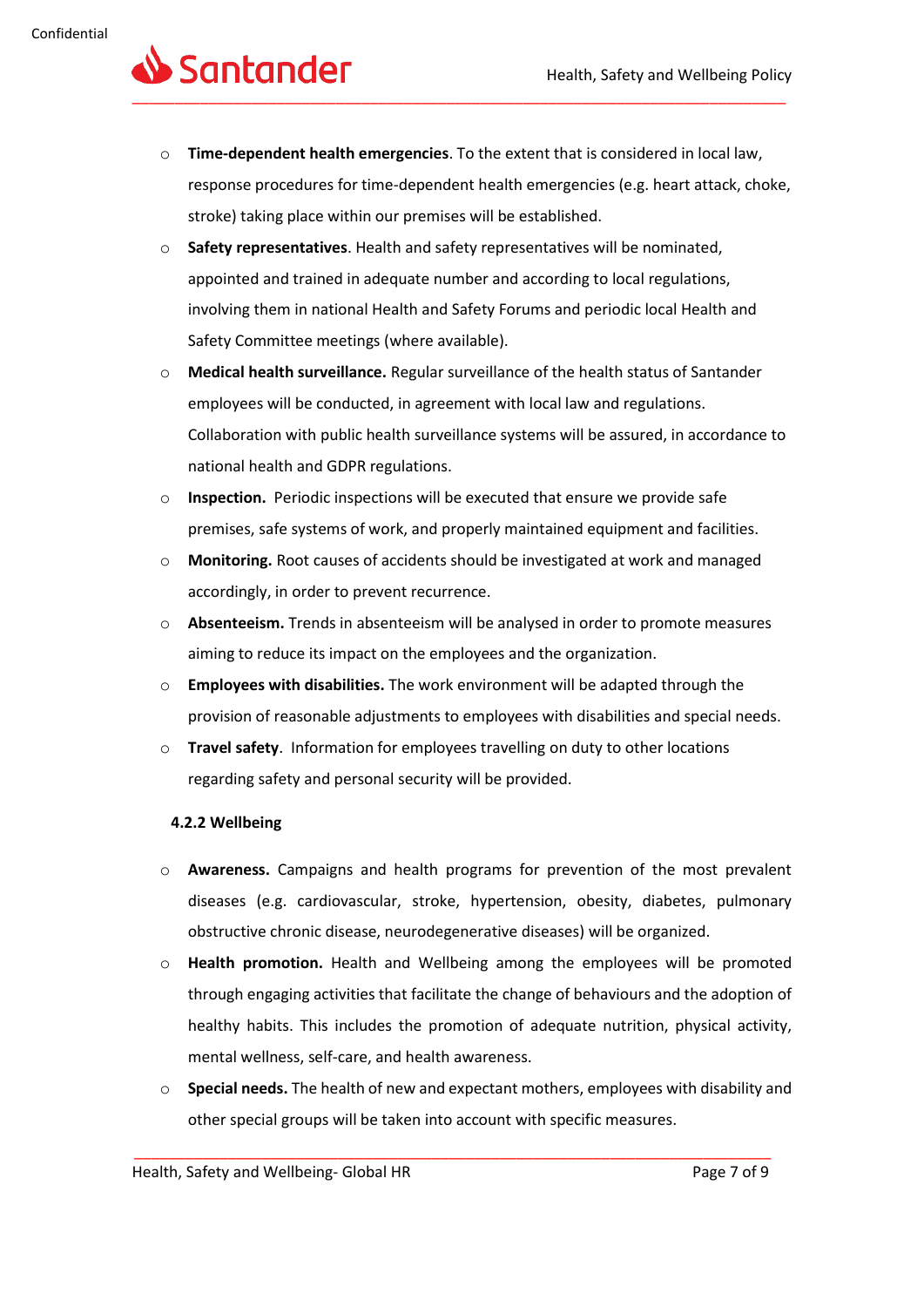

- o **Listening.** A regular, active listening process on Health and Wellbeing will be maintained, incorporating it into internal surveys and reviews (e.g. Annual Engagement Survey).
- o **Research and innovation.** We will encourage the participation on research or innovation projects along with universities, research centres or professional associations in order to enhance knowledge on Health, Safety and Wellbeing globally and in the communities where we operate.

#### **5 OWNERSHIP, INTERPRETATION, DATE OF VALIDITY AND PERIODIC REVIEW**

- The Approval of this document corresponds to Human Resources Committee.
- The interpretation of this document corresponds to the Health, Safety and Wellbeing function.
- This document will take effect on the date of its publication. Its contents will be subject to periodic review, and any changes or modifications considered appropriate will be made in due course.

#### **6 CONTROL OF THE DOCUMENT**

| Version of the | Person responsible for | <b>Approval</b>       | <b>DATE</b> |
|----------------|------------------------|-----------------------|-------------|
| l document     | the custody            | <b>Governing Body</b> |             |
| Version 1.0    | P. Marina Losada       | <b>HRCO</b>           | 04 04 2022  |

| <b>Version of</b><br>the<br>document | <b>Comments</b>             |
|--------------------------------------|-----------------------------|
| Version 1.0                          | First version of the policy |